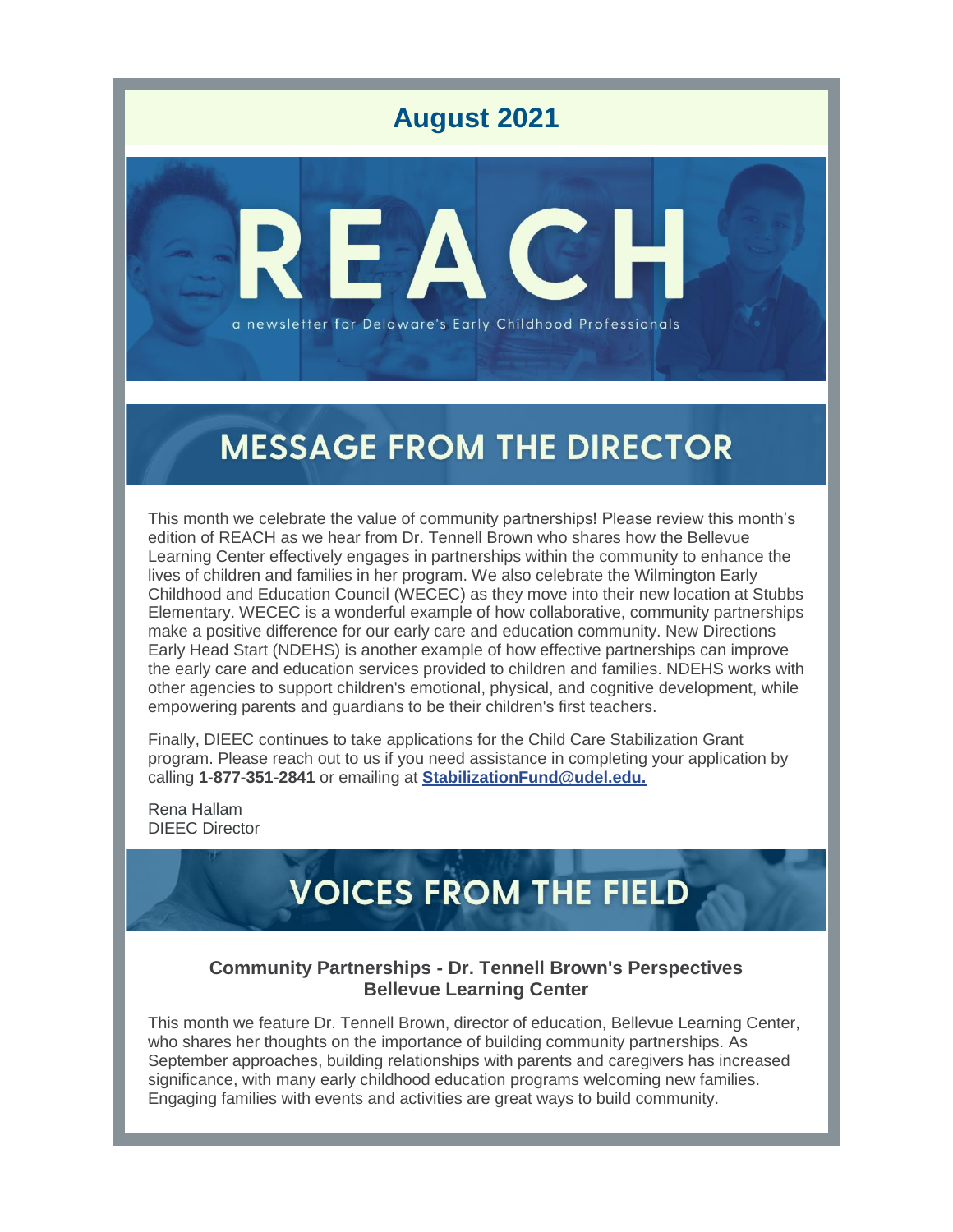There are many benefits from building partnerships with your school district and surrounding private schools. Schools can provide helpful information on kindergarten readiness, registration deadlines, family events, workshops, etc. Having connections with elementary schools can help ease the transition for prekindergarten students moving on to kindergarten.

And don't forget the numerous opportunities to build partnerships with your community's organizations: for example, libraries, community centers, and the fire and police departments.

Check out this video for even more ideas.



# **STABILIZATION GRANT**

Funds continue to be available for all licensed early childhood education programs from the Delaware Early Education and Child Care Stabilization Fund. The goal of these grants is to help early childhood professionals stay in business and make child care more affordable for families.

We are in the middle of round two and have received over 500 applications. As a reminder, the funds can be used numerous ways, including supporting the workforce through funding salaries, providing recruitment and retention bonuses, and providing benefits.

Here are additional **[examples](https://r20.rs6.net/tn.jsp?f=0019HqTGvHkslYk-CDo0F0v1zQsMh8B5_atx5KnowJuplzHxhqZp4MeTU6CPfSDwV3FAe7GJalIAB_YoFMYqwGP-EWH8gggXklsm_q_y3Geaj_FMdiS_qmKs65-1AKuz3GgGah4rbNpUp8XECerMZvvRZOV9wTBRXvp-0-aXRQebvqgh2Y7_5WXApiOPg0kFUe91AvCwK8mBIk=&c=&ch=)** of how funds can be used. These examples are attached to the end of this publication

Don't hesitate to reach out to us if you have any questions. We are here to support you!

Call on **1-877-351-2841**  Email at **[StabilizationFund@udel.edu](mailto:StabilizationFund@udel.edu)** Visit the **[Stabilization Fund Landing Page](https://r20.rs6.net/tn.jsp?f=0019HqTGvHkslYk-CDo0F0v1zQsMh8B5_atx5KnowJuplzHxhqZp4MeTfUj2h6Nx8S6IsdomzeQG0GvFz9v1ftdY8qpDee6kelTvGVXw3CcqxuVJsqG51mEAnbweuZzQfy6EZmSyZj_zenyiSvxKmFmjI_1pRr0FopMnGy5g3lCN4anAPXZG7seT2FminUQC_V9PtPooTvGsHmvjQUmx393HszT_hU01OKnC9bCG7B2cNhxd45mPO9IYQ==&c=&ch=)**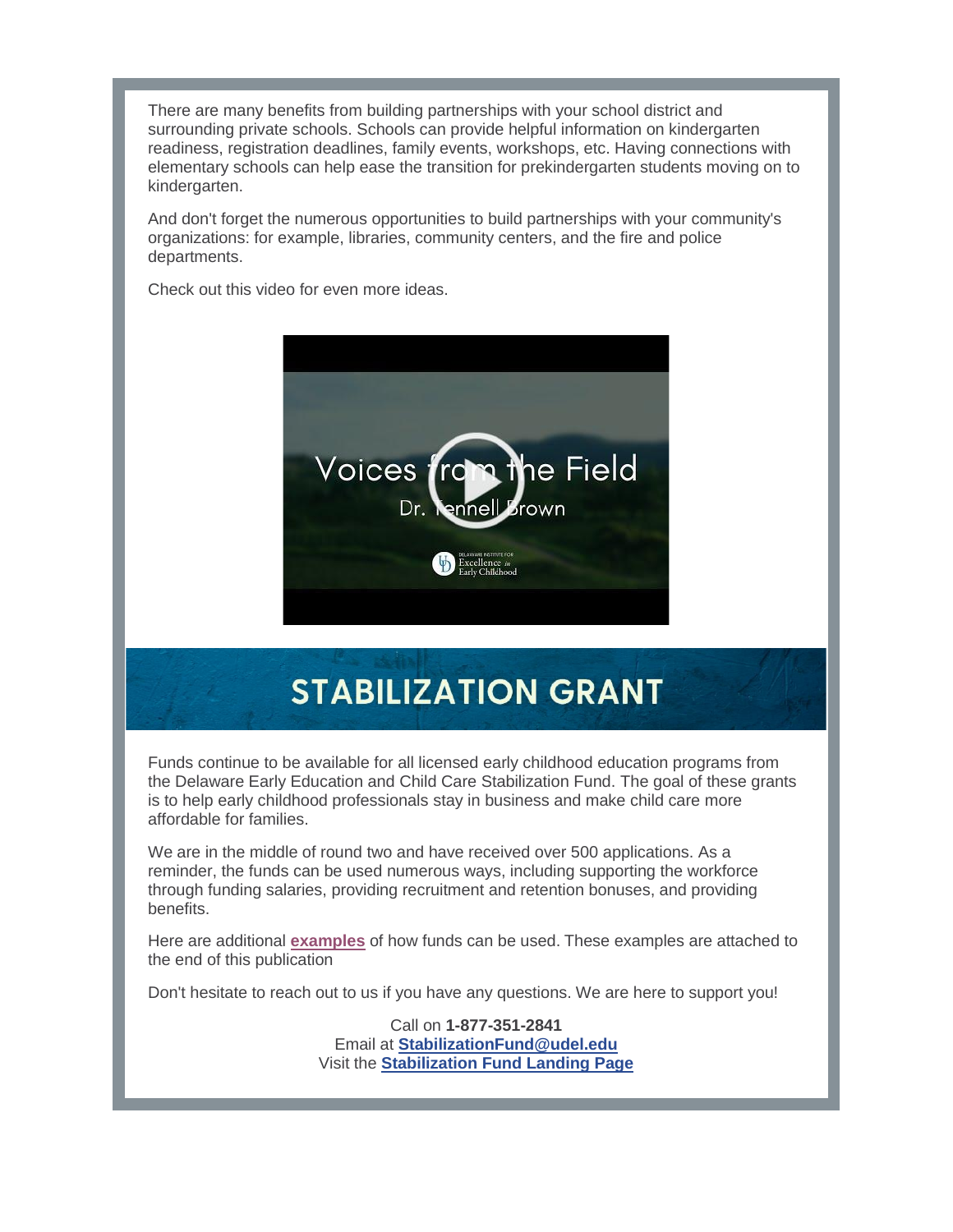## **NEWS & UPDATES**

#### **WECEC Resource Center New Location September Opening**

The Wilmington Early Care and Education Council (WECEC) Professional Development Resource Center (PDRC) is joining the dynamic community at the Stubbs Early Education Center. Dr. Whitney Williams, her staff, and the other community partners are working with the with the Professional Development Resource Center to achieve WECEC's mission:

*"The mission of WECEC is that all children of Wilmington have access to an integrated early childhood system which fosters collaboration among existing programs, and identifies gaps in the current delivery system for children birth through eight years old."*

In addition to a new location, the center has a new leader - Patti Lynch is the WECEC PDRC Coordinator. "I'm excited to collaborate with early childhood professionals, families, and community partners to increase the quality of early care and education experiences for the young children in the city of Wilmington," said Patti.

The center offers support services such as:

- Career advisement for Early Care and Education (ECE) Professionals
- Mentoring for persons pursuing professional development opportunities in ECE
- Scholarships for Training for Early Care and Education (TECE) 1 and 2 which are now available on two different educational platforms; as eligibility requirements are met, and funding is available
- Lending Library with professional development resources including curriculum books, bilingual literature, and more
- Laminating, photocopying, bookbinding, die-cutting, and computer use on-site

The center will officially open for the community by September 15, 2021. Please feel free to reach out to Patti Lynch, WECEC PDRC Coordinator, by **[email](mailto:wececresourcecenter@gmail.com)**, [wececresourcecenter@gmail.com](mailto:wececresourcecenter@gmail.com) or at 302-353-7970.

### **SPOTLIGHT NEW DIRECTIONS EARLY HEAD START**

The Delaware Institute for Excellence in Early Childhood (DIEEC) is a group of initiatives and programs housed at the University of Delaware with the collective goal of improving the lives of young children and their families by providing exemplary services for the early childhood community.

Many of our readers are familiar with our continuous quality improvement initiatives such as Delaware Stars and our professional development offerings; however, the Institute also includes New Directions Early Head Start (NDEHS). This program is a federally funded initiative committed to empowering and supporting pregnant women, infants, toddlers and their families. It is unique in that it is a collaborative effort, bringing together the university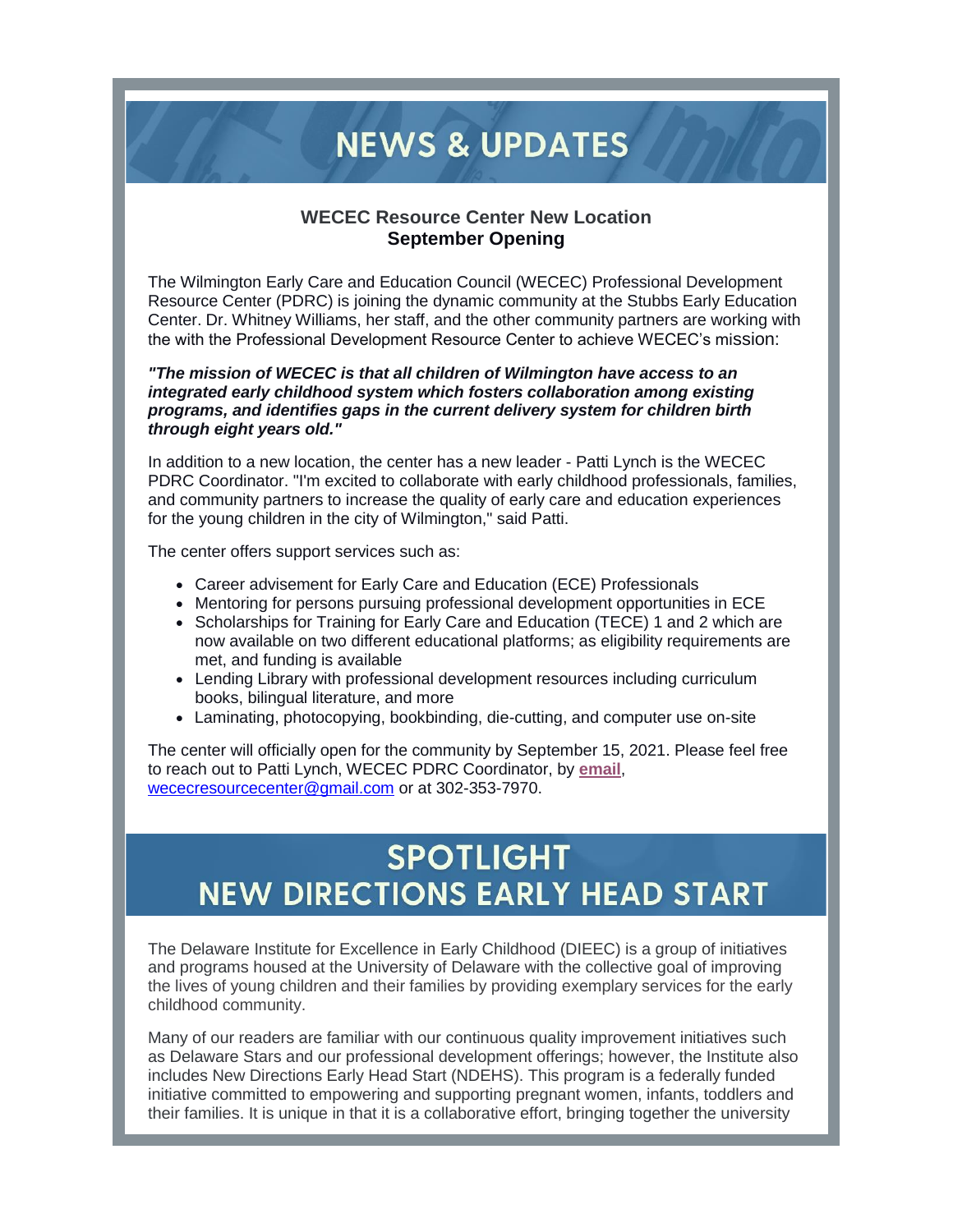and a group of non-profit agencies to provide direct support to children and families in New Castle and Kent counties.

The staff of 20 supports families by providing the best services for them and their very young children to promote children's success and families' self-sufficiency. This work includes home-based services and partnerships for offering comprehensive center-based care for children zero – thirty-six months and pregnant women. Additionally, the staff helps coordinate services for children with special needs.

NDEHS partners with centers in Wilmington, Neighborhood House Inc. and Hilltop Lutheran Neighborhood Center, and in Newark with the Early Learning Center at the University of Delaware. Additionally, NDEHS provides home-based services throughout Wilmington and New Castle and Kent counties. Services in Kent county are provided through a partnership with Delaware Early Childhood Center (DECC).

NDEHS is currently recruiting pregnant women and families for their services. If you would like to learn more about the program, please check out our **[website](https://r20.rs6.net/tn.jsp?f=0019HqTGvHkslYk-CDo0F0v1zQsMh8B5_atx5KnowJuplzHxhqZp4MeTZJVO-kik-WfAi6qmT33KzwrpkIULz3vm0SvDq4zgnAxMV5aHfHEE0vUXwH8u3Y2LRY5y66F2Z629MqUydw96JFbC2FUC7jQcQ==&c=&ch=)**, <https://www.ndehs.udel.edu/> or **[Facebook page.](https://r20.rs6.net/tn.jsp?f=0019HqTGvHkslYk-CDo0F0v1zQsMh8B5_atx5KnowJuplzHxhqZp4MeTYXb2kSyNFJt_vP40TV2Xjy_kcSEYHz0JBPj4I8_K8b6ARPv3HJvTcI-QenAaP1h1DGJn2uaygNaecwIXqWEPEEOj1x4Er3GvZWc6xTkyi-LpOsaDrlBQeYiqH0xP43XKHJbHhqfGxlqHBh9ENYrTDcLVnsF68Py3g==&c=&ch=)** [https://www.facebook.com/NDEHS.UD/?view\\_public\\_for=104340617996217](https://www.facebook.com/NDEHS.UD/?view_public_for=104340617996217)



Delaware Stars | University of Delaware, 501 South College Avenue, Newark, DE 19716

[Unsubscribe bruane@udel.edu](https://visitor.constantcontact.com/do?p=un&m=0011ljatSZMOepwp_eE6BjjIg%3D&ch=&ca=bc22f842-a6f7-49a1-9d81-e6fd610d8326) [Update Profile](https://visitor.constantcontact.com/do?p=oo&m=0011ljatSZMOepwp_eE6BjjIg%3D&ch=&ca=bc22f842-a6f7-49a1-9d81-e6fd610d8326) | [Constant Contact Data Notice](https://www.constantcontact.com/legal/customer-contact-data-notice) Sent by [ecinstitute@udel.edu](mailto:ecinstitute@udel.edu) powered by

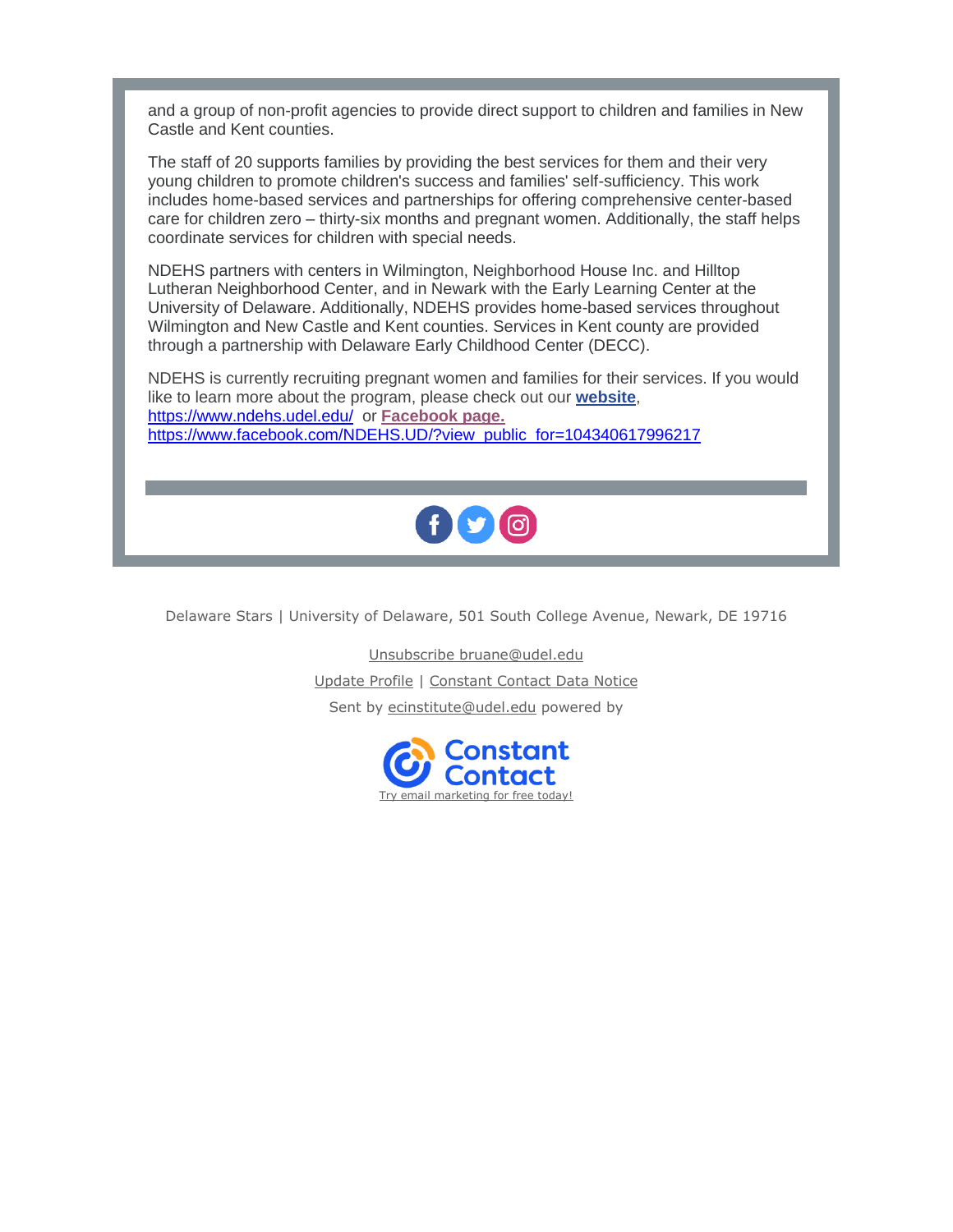### **Stabilization Grant - Common Fund Request Examples**

**[Personnel costs, benefits, premium pay, recruitment, and retention:](https://www.delawarestars.udel.edu/common-fund-request-examples/#ddl-panel_97_60d4b528c87e2)**

- Examples of retention bonuses to staff who are employed during the grant period
	- o Retention Bonus Center-based example:
		- \$150,000 requested
			- **Broken down as follows: 25 full-time staff including** administrators receive a \$5,000 bonus each  $(25 \times $5,000 =$ \$125,000). Ten part-time staff receive a \$2,500 bonus each (10 x  $$2,500 = $25,000$ . Total distributed equals \$150,000 in this category.
	- o Bonus Family/Large Family childcare example:
		- \$30,000 requested
			- **Broken down as follows: a \$25,000 salary bonus for FCC provider** and a \$5,000 bonus for substitute. Total distributed equals \$30,000 in this category.
- Examples that support recruitment efforts:
	- o Recruitment bonuses for new center-based staff example:
		- **55,000** requested
			- Program is engaging in hiring efforts and plans to pay \$1,000 per new full-time employee paid after 2 months employment. Funds must be spent within 6 months of receiving them.

**[Rent or mortgage payments, utilities, facilities maintenance and improvements, or](https://www.delawarestars.udel.edu/common-fund-request-examples/#ddl-panel_161_60d4b528c882a)  [insurance:](https://www.delawarestars.udel.edu/common-fund-request-examples/#ddl-panel_161_60d4b528c882a)**

- Example of using funding to cover commercial mortgage cost:
	- o A small center's monthly mortgage is \$7,500. The program requests \$67,500 to cover mortgage costs for 9 months, starting from April 2021.
- Example of using funding to promote access to healthy and safe outdoor learning space:
	- $\bullet$
	- o Child care program requests \$15,000 to be used toward fencing around playground area, furniture to move routines outside, and a shade structure.

**[PPE, cleaning and sanitation supplies and services, or training and professional](https://www.delawarestars.udel.edu/common-fund-request-examples/#ddl-panel_228_60d4b528c885d)  [development related to health and safety practices:](https://www.delawarestars.udel.edu/common-fund-request-examples/#ddl-panel_228_60d4b528c885d)**

- Example of using funding to promote health and safety:
	- o Child care program provides a quote from their cleaning company and requests \$10,800 for the recurring monthly cost of \$1,200 to cover their cleaning service from April 2021 through December 2021. The program mentions in their request